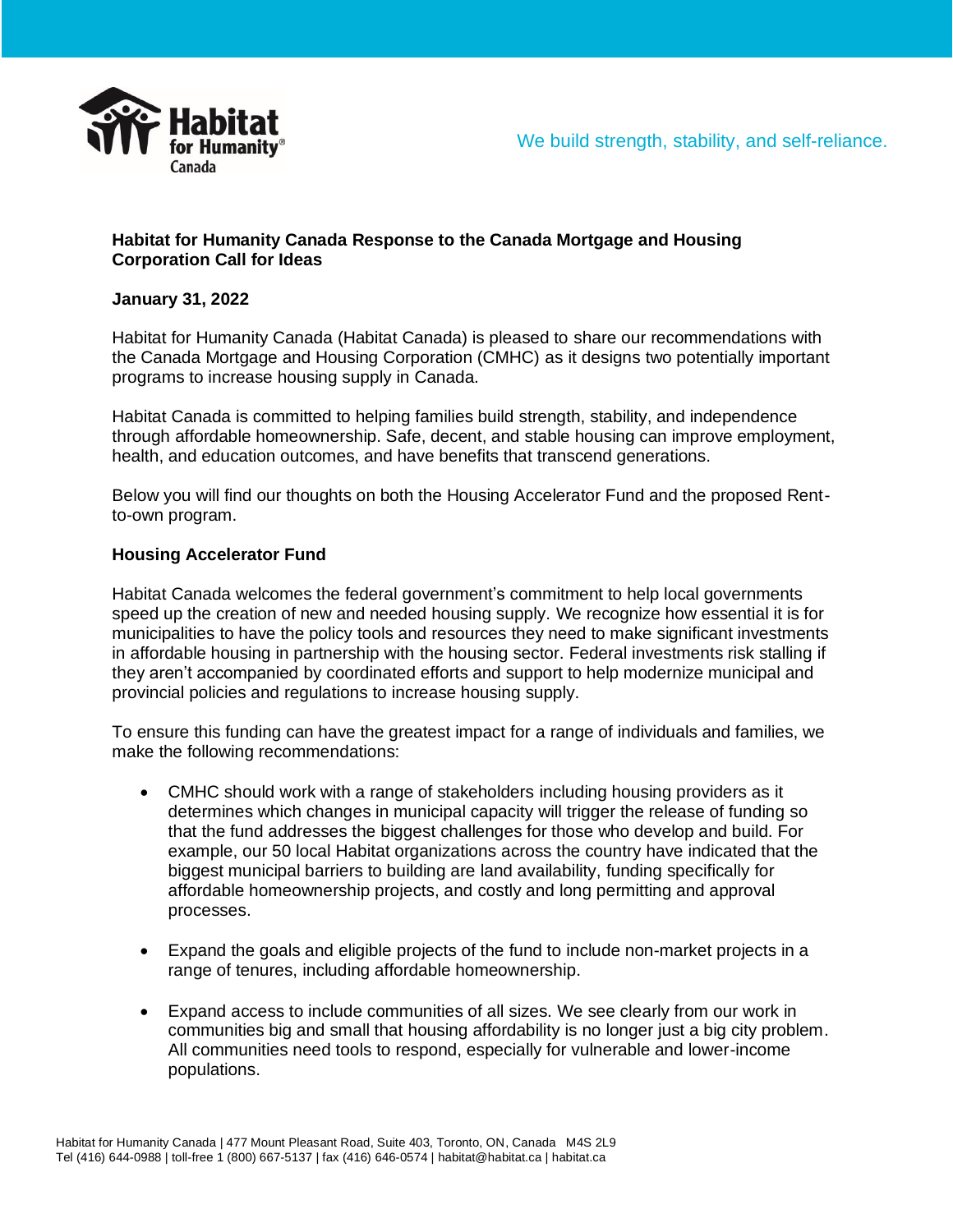

We build strength, stability, and self-reliance.

• Consider how the fund can be used to leverage market rate development to support affordable housing development. For example, allow municipalities to access additional funding to offset development charges if they commit to providing other fee waivers for affordable housing developments.

## **Rent-to-own Programs**

We are pleased to see the federal government examining how to make homeownership more accessible. Habitat's experiences with supported homeownership strongly suggests that going slow and doing this right will ultimately help put more families successfully on the path to homeownership. Based on our experiences and those of our 50 local Habitats across the country, we would share the following considerations:

- Ensure that any initiative results in significant equity building and be open to alternative shared equity and long-term affordability models to achieve this. This could include land trusts, long-term ground leases, long term deed restrictions with resale restrictions, and limited equity co-operatives.
- Consider allocating a portion of the \$1B investment to innovative projects that provide a pathway to homeownership. There is great potential to explore a range of equitybuilding models and relying exclusively on traditional rent-to-own may limit the impact of this investment.

In some cases, local Habitats use a deferred homeownership model that could inform this discussion. Ownership is not transferred for a period, usually 15-20 years. The model allows the purchase price to be agreed on at the time of occupancy. A portion of the rent is held in an equity reserve fund, which the tenant may access when they leave the program, either through ownership of the home at the agreed upon transfer date, or when they leave the home and purchase another. Habitat retains the first buyback option on the home being vacated. Families are provided with decent, affordable housing while they build equity that will support a future market home purchase/mortgage.

- Consider expanding or clarifying the target income levels for this program. Homeownership has a significant impact on the social and economic prospects of those living with low income and their communities, not just the middle class. A model that supports solutions both for low- and middle-income households could have a far greater social and economic impact than one that targets a "middle income" group exclusively.
- In designing this program, CMHC will have to carefully consider the financing model that would be needed to support the cost of construction of units for rent to own, given the delay in the transfer of the homeowner's mortgage. Clarity on what CMHC's role